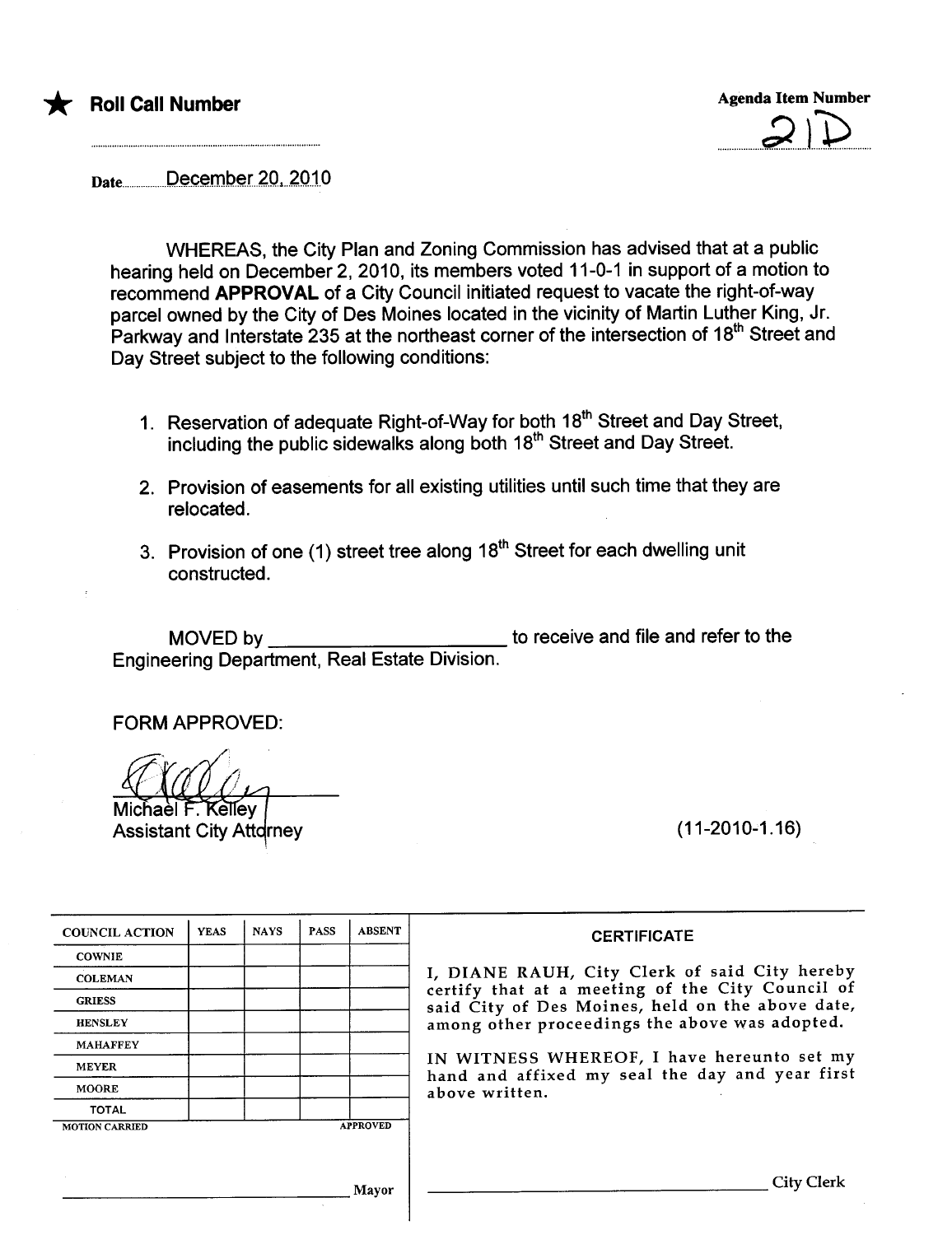| City Council initiated request for vacation of the following right-of-way parcels owned by |                                              |                                   |                                |                                                    |  |                                                                                          |              |     |              | File #                               |
|--------------------------------------------------------------------------------------------|----------------------------------------------|-----------------------------------|--------------------------------|----------------------------------------------------|--|------------------------------------------------------------------------------------------|--------------|-----|--------------|--------------------------------------|
| the City of Des Moines in the vicinity of M.L. King Jr. Parkway and Interstate 235.        |                                              |                                   |                                |                                                    |  |                                                                                          |              |     |              | 11-2010-1.16                         |
| <b>Description</b><br>of Action                                                            | Day Street)                                  |                                   |                                | Vacation of right-of-way parcels in vicinity of D) |  | Number 030/01666-001-000 (at the northeast corner of the intersection of 18th Street and |              |     |              | 1037 18th Street and District Parcel |
| 2020 Community<br><b>Character Plan</b>                                                    |                                              |                                   | <b>Low-Density Residential</b> |                                                    |  |                                                                                          |              |     |              |                                      |
| Horizon 2035<br><b>Transportation Plan</b>                                                 |                                              |                                   | No Planned Improvements        |                                                    |  |                                                                                          |              |     |              |                                      |
| <b>Current Zoning District</b>                                                             |                                              | "R-3" Multiple-Family Residential |                                |                                                    |  |                                                                                          |              |     |              |                                      |
| <b>Proposed Zoning District</b>                                                            |                                              | "R-3" Multiple-Family Residential |                                |                                                    |  |                                                                                          |              |     |              |                                      |
|                                                                                            | <b>Consent Card Responses</b><br>Inside Area |                                   | In Favor                       |                                                    |  | Not in Favor                                                                             | Undetermined |     | % Opposition |                                      |
| Outside Area                                                                               |                                              |                                   |                                |                                                    |  |                                                                                          |              |     |              |                                      |
| <b>Plan and Zoning</b>                                                                     |                                              | Approval                          |                                | $11 - 0 - 1$                                       |  | Required 6/7 Vote of                                                                     |              | Yes |              |                                      |
| <b>Commission Action</b>                                                                   |                                              | Denial                            |                                |                                                    |  | the City Council                                                                         |              | No. |              | X                                    |

11-2010-1.16

City Council Initiated ROW Vacation - Vicinity of 1037 18th Street

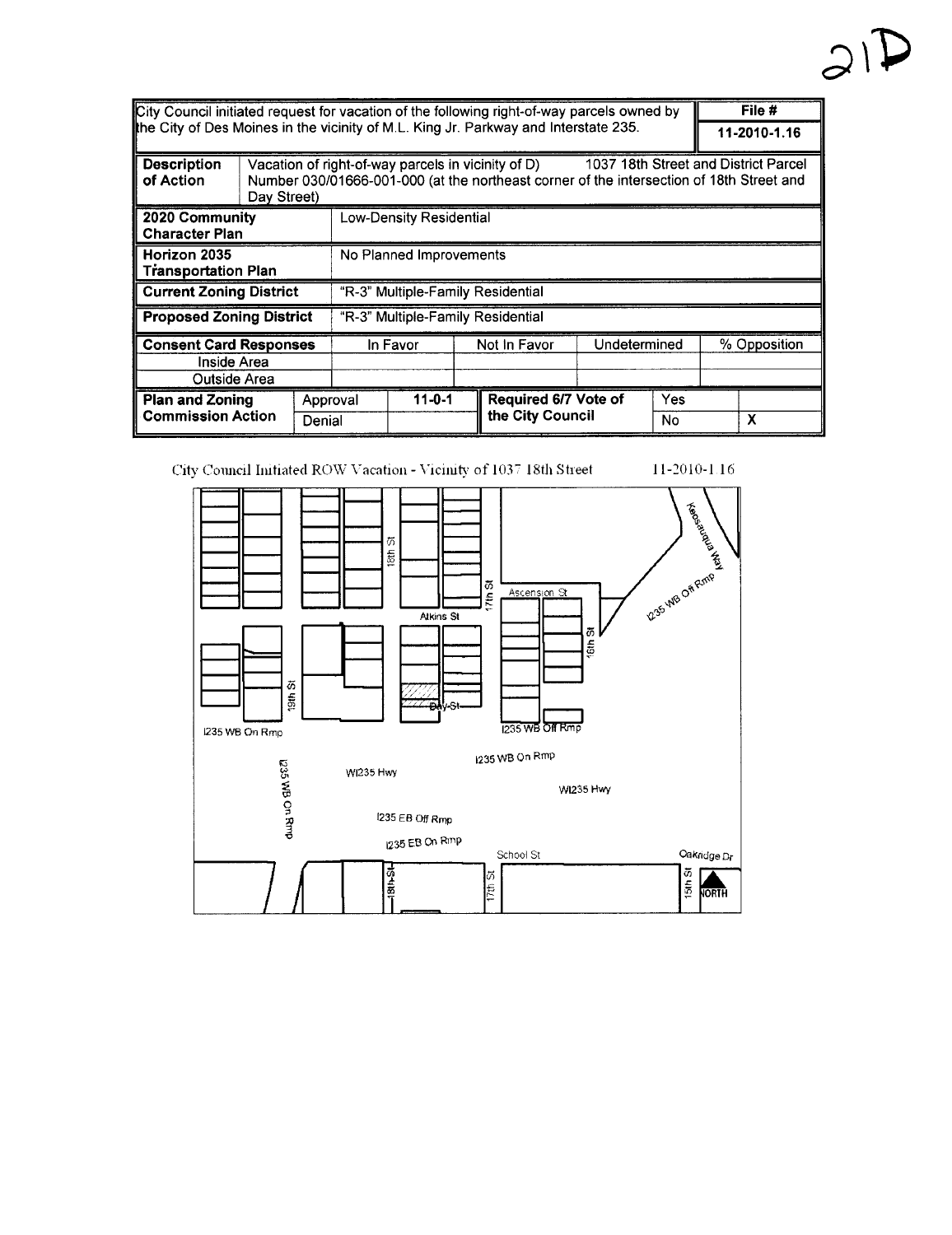December 7, 2010

| Dote,                                                 |               |
|-------------------------------------------------------|---------------|
| Agenda Item                                           | $\rightarrow$ |
| $\mathbb{R}$ of $\mathbb{C}\mathrm{all}\ \mathcal{V}$ |               |

Honorable Mayor and City Council City of Des Moines, Iowa

Members:

Communication from the City Plan and Zoning Commission advising that at their meeting held December 2, 2010, the following action was taken:

# COMMISSION RECOMMENDATION:

|                                                                                                                           | After public hearing, the members voted 11-0-1 as follows: |     |             |      |        |
|---------------------------------------------------------------------------------------------------------------------------|------------------------------------------------------------|-----|-------------|------|--------|
|                                                                                                                           | <b>Commission Action:</b>                                  | Yes | <b>Nays</b> | Pass | Absent |
| CITY OF DES MOINES                                                                                                        | Leisha Barcus                                              |     |             |      | Χ      |
|                                                                                                                           | JoAnne Corigliano                                          | X   |             |      |        |
|                                                                                                                           | <b>Shirley Daniels</b>                                     | X   |             |      |        |
| CITY PLAN AND ZONING COMMISSION<br>ARMORY BUILDING                                                                        | Jacqueline Easley                                          | Χ   |             |      |        |
| 602 ROBERT D. RAY DRIVE<br>DES MOINES, IOWA 50309 -1881<br>(515) 283-4182<br>ALL-AMERICA CITY<br>1949, 1976, 1981<br>2003 | Dann Flaherty                                              | Χ   |             |      |        |
|                                                                                                                           | John "Jack" Hilmes                                         | Χ   |             |      |        |
|                                                                                                                           | <b>Joel Huston</b>                                         | Χ   |             |      |        |
|                                                                                                                           | <b>Ted Irvine</b>                                          | Х   |             |      |        |
|                                                                                                                           | Greg Jones                                                 | Χ   |             |      |        |
|                                                                                                                           | <b>Jim Martin</b>                                          | Χ   |             |      |        |
|                                                                                                                           | <b>Brian Millard</b>                                       | X   |             |      |        |
|                                                                                                                           | William Page                                               | X   |             |      |        |
|                                                                                                                           | <b>Mike Simonson</b>                                       |     |             | X    |        |
|                                                                                                                           | <b>Kent Sovern</b>                                         |     |             |      | Χ      |
|                                                                                                                           |                                                            |     |             |      |        |

APPROVAL of a City Council initiated request to vacate the following rightof-way parcel owned by the City of Des Moines located in the vicinity of Martin Luther King, Jr. Parkway and Interstate 235 at the northeast corner of the intersection of 18<sup>th</sup> Street and Day Street subject to the following conditions: 11-2010-1.16

- 1. Reservation of adequate Right-of-Way for both 18<sup>th</sup> Street and Day Street, including the public sidewalks along both 18<sup>th</sup> Street and Day Street.
- 2. Provision of easements for all existing utilities until such time that they are relocated.
- 3. Provision of one (1) street tree along  $18<sup>th</sup>$  Street for each dwelling unit constructed.

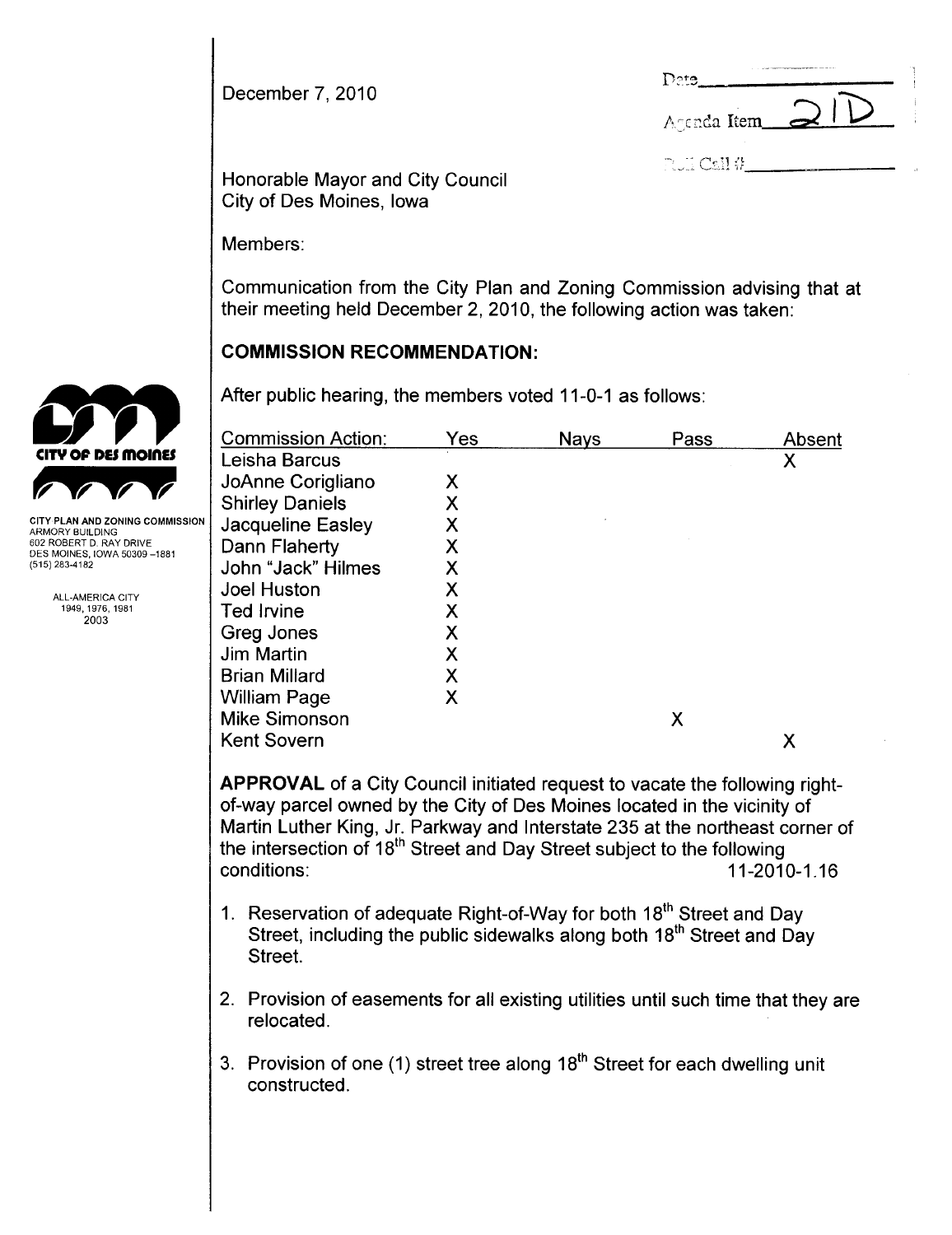# STAFF RECOMMENDATION TO THE P&Z COMMISSION

Staff recommends approval of the requested vacation subject to the following conditions:

- 1. Reservation of adequate Right-of-Way for both 18<sup>th</sup> Street and Day Street, including the public sidewalks along both 18<sup>th</sup> Street and Day Street.
- 2. Provision of easements for all existing utilities until such time that they are relocated.
- 3. Provision of one (1) street tree along 18<sup>th</sup> Street for each dwelling unit constructed.

# STAFF REPORT

#### i. GENERAL INFORMATION

- 1. Purpose of Request: The request would allow for development of the site for residential use. A conceptual site layout has been submitted by Hatch Development Group that demonstrates future division of the requested Right-of-Way as two (2) 25 foot wide parcels for single-family residential development. Such a scenario would require the Zoning Board of Adjustment to grant multiple zoning appeals, including a Variance of 35 feet less than the minimum required 60 feet of lot width. Staff would likely support amended appeals necessary to allow construction of two (2) single-family semi-detached dwelling units, which would allow for an increased future building setback along Day Street.
- 2. Size of Site: Up to 75 feet by 126 feet (9,450 square feet).
- 3. Existing Zoning (site): "R-3" Multiple-Family Residential District.
- 4. Existing Land Use (site): Undeveloped excess Right-of-Way.
- 5. Adjacent Land Use and Zoning:

**North** – "R-3"; Use is a single-family dwelling.

South - "R-3"; Uses is Day Street Right-of-Way.

East  $-$  "R-3"; Use is a single-family dwelling.

West - "NPC"; Uses is a multiple-family residential building.

- 6. General Neighborhood/Area Land Uses: The subject Right-of-Way is located at the northeast corner of 18<sup>th</sup> Street and Day Street in a residential area.
- 7. Applicable Recognized Neighborhood(s): NA.
- 8. Relevant Zoning History: NA.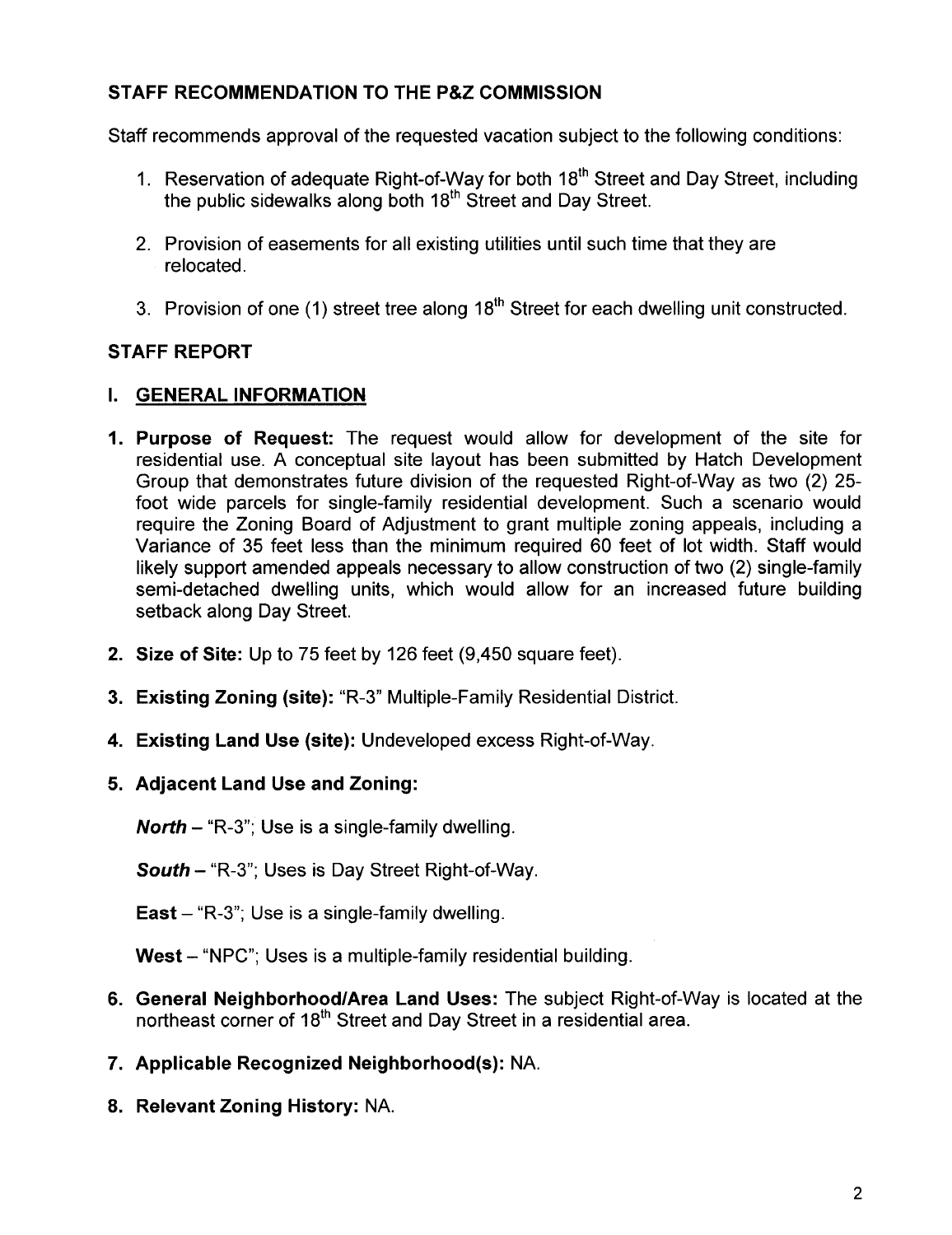## 9. 2020 Community Character Land Use Plan Designation: Low Density ResidentiaL.

10.Applicable Regulations: The Commission reviews all proposals to vacate land dedicated for a specific public purpose, such as for streets and parks, to determine whether the land is still needed for such purpose or may be released (vacated) for other use. The recommendation of the Commission is forwarded to the City CounciL.

### II. ADDITIONAL APPLICABLE INFORMATION

- 1. Utilties: Easements must be provided for all existing utilities until such time they are relocated. MidAmerican Energy has indicated that there are utilities located in the Right-of-Way, including overhead electric poles, cable, gas main, and lighting. The Des Moines Water Works has indicated that there is an existing water main within the southern portion of the Right-of-Way for which a minimum 10-foot easement measured from the main must be provided. Depending on the exact location of this water main, the required easement may limit future development on the site.
- 2. Street System/ Access: The requested vacation of undeveloped excess Right-of-Way would not impact the surrounding street network so long as adequate Right-of-Way is retained for both 18<sup>th</sup> Street and Day Street, including the public sidewalks along both 18<sup>th</sup> Street and Day Street.
- 3. Development Requirements: Construction of any dwelling unit on the site shall be in conformance with all applicable building codes with issuance of all necessary permits by the City's Permit & Development Center.
- 4. Landscaping: Staff recommends that construction of any dwelling unit on the requested Right-of-Way be subject to provision of one (1) street tree along 18<sup>th</sup> Street for each dwelling unit constructed.

## SUMMARY OF DISCUSSION

There was no discussion.

## CHAIRPERSON OPENED THE PUBLIC HEARING

There was no one to speak in support or opposition of applicant's request.

#### COMMISSION ACTION

Greq Jones moved staff recommendation to approve the requested vacation subject to the following conditions:

- 1. Reservation of adequate Right-of-Way for both 18<sup>th</sup> Street and Day Street, including the public sidewalks along both 18<sup>th</sup> Street and Day Street.
- 2. Provision of easements for all existing utilities until such time that they are relocated.